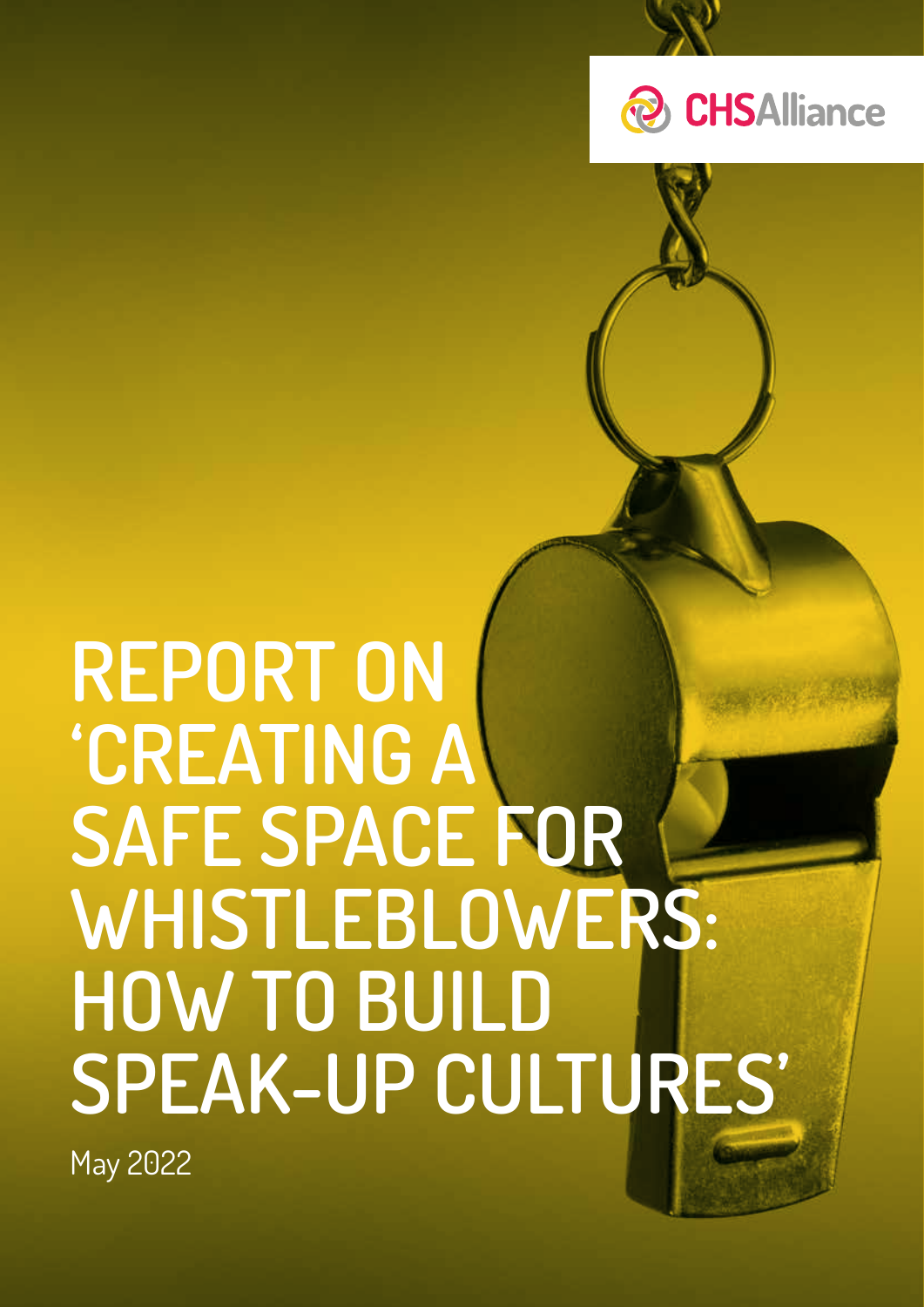# **CONTENTS**

| <b>ACKNOWLEDGEMENTS</b>                                                               | 3 |
|---------------------------------------------------------------------------------------|---|
| 1. INTRODUCTION                                                                       | 3 |
| 2. RESEARCH PROJECT OVERVIEW                                                          | 3 |
| <b>3. KEY FINDINGS</b>                                                                | 4 |
| 3.1. IMPORTANCE OF HAVING A SOLID WHISTLEBLOWING POLICY                               | 4 |
| 3.2. OTHER FACTORS THAT ENCOURAGE SPEAKING UP                                         | 4 |
| 3.3 BARRIERS TO SPEAKING UP                                                           | 5 |
| <b>4. KEY RECOMMENDATIONS</b>                                                         | 7 |
| 4.1. ROLE OF POLICYMAKERS                                                             | 7 |
| 4.2. ROLE OF WHISTLEBLOWERS                                                           | 8 |
| 4.3 ROLE OF LINE MANAGERS                                                             | 8 |
| 44 ROLE OF PARTNER ORGANISATIONS                                                      | 8 |
| 4.5. TRAINING AND DEVELOPMENT                                                         | 9 |
| 4.6. LINK WITH ANTI-RACISM AND EQUALITY, DIVERSITY,<br>AND INCLUSION (EDI) APPROACHES | 9 |
| 4.7. MODELLING PRACTICE BASED ON COMMUNITIES                                          | 9 |
| <b>4.8. TAKING A LONG-TERM VIEW</b>                                                   | 9 |
| 4.9. ROLE OF THE ALLIANCE                                                             | 9 |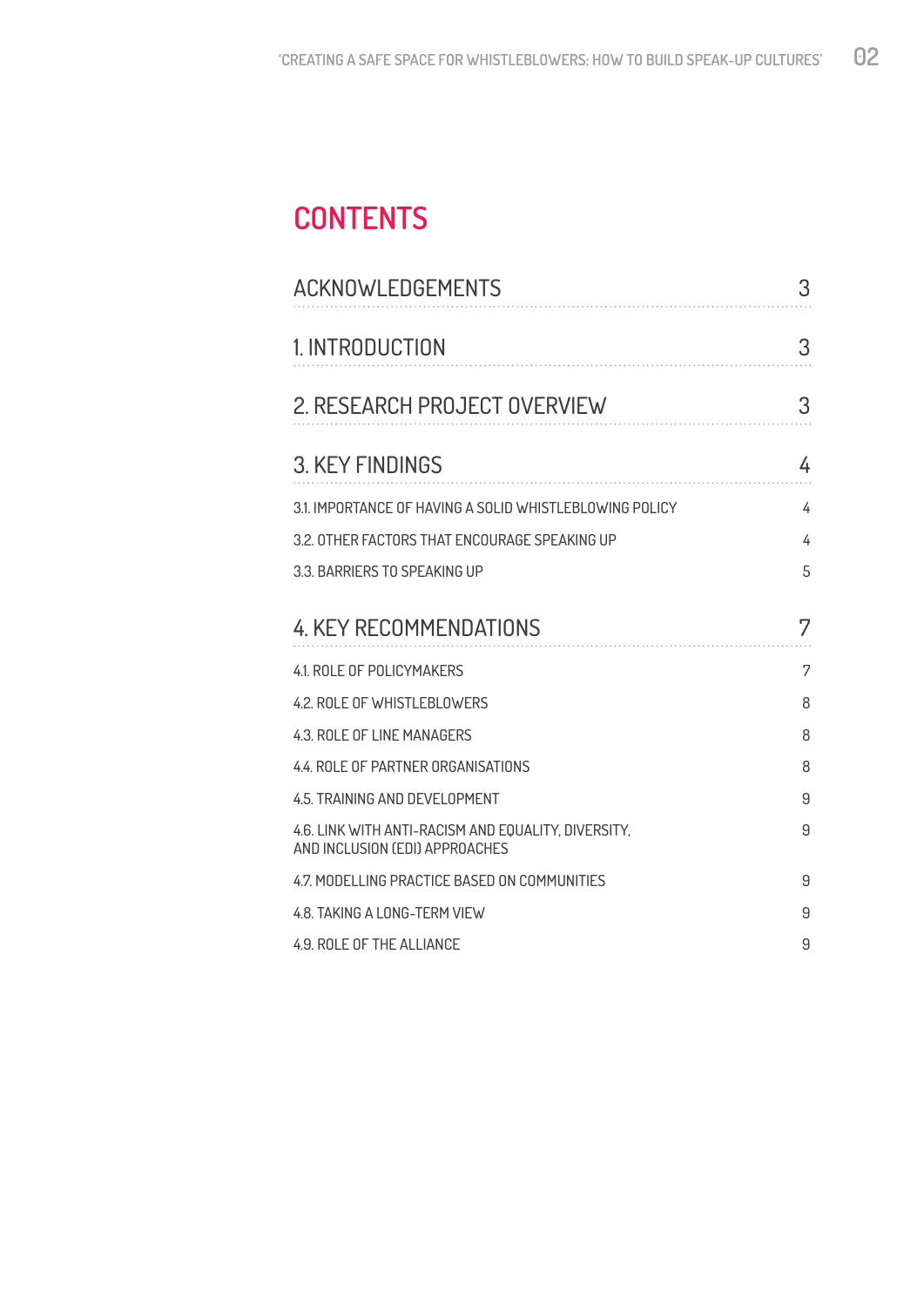# <span id="page-2-0"></span>ACKNOWLEDGEMENTS

We thank Harbinder Kaur who carried out the series of interviews and contributed to this final report. We also thank all those interviewees who, so generously, gave their time and views to discuss issues of whistleblowing and speak-up culture, and whose contributions have formed the foundation of this report's recommendations.

We would like to express our appreciation to the United Kingdom Foreign, Commonwealth & Development Office (FCDO), whose funding have made this project possible.

## 1. INTRODUCTION

In December 2021, the CHS Alliance produced a comprehensive [Whistleblower Protection Guidance](https://www.chsalliance.org/get-support/resource/whistleblower-protection-guidance/) supporting the establishment of a strong whistleblowing policy that in turn helps to foster a speak-up culture in organisations. As the Guidance notes: *'All employees, whatever their position, background or identity characteristics, must have the confidence to use the system to speak up.'*

The Guidance also recommends that, *'A good measure of the safety of your policy is to assess whether those with the least power or voice in your organisation feel safe enough to use it.'*

Establishing a whistleblowing policy is the foundation for enabling those willing to, to report wrongdoing or misconduct in the workplace. Nevertheless, the Alliance wanted to go further by exploring issues that may encourage or deter staff from speaking up or reporting misconduct. This was done through a research project focusing on *'Creating a safe space for whistleblowers: how to build speak-up cultures.'*

# 2. RESEARCH PROJECT OVERVIEW

This project was not designed as formal academic research but as a process to get a field-based perspective on how the aid sector is doing with regards to whistleblowing, how staff feel about it and what needs to be done to improve existing policies and practice.

The project is based on three main elements:

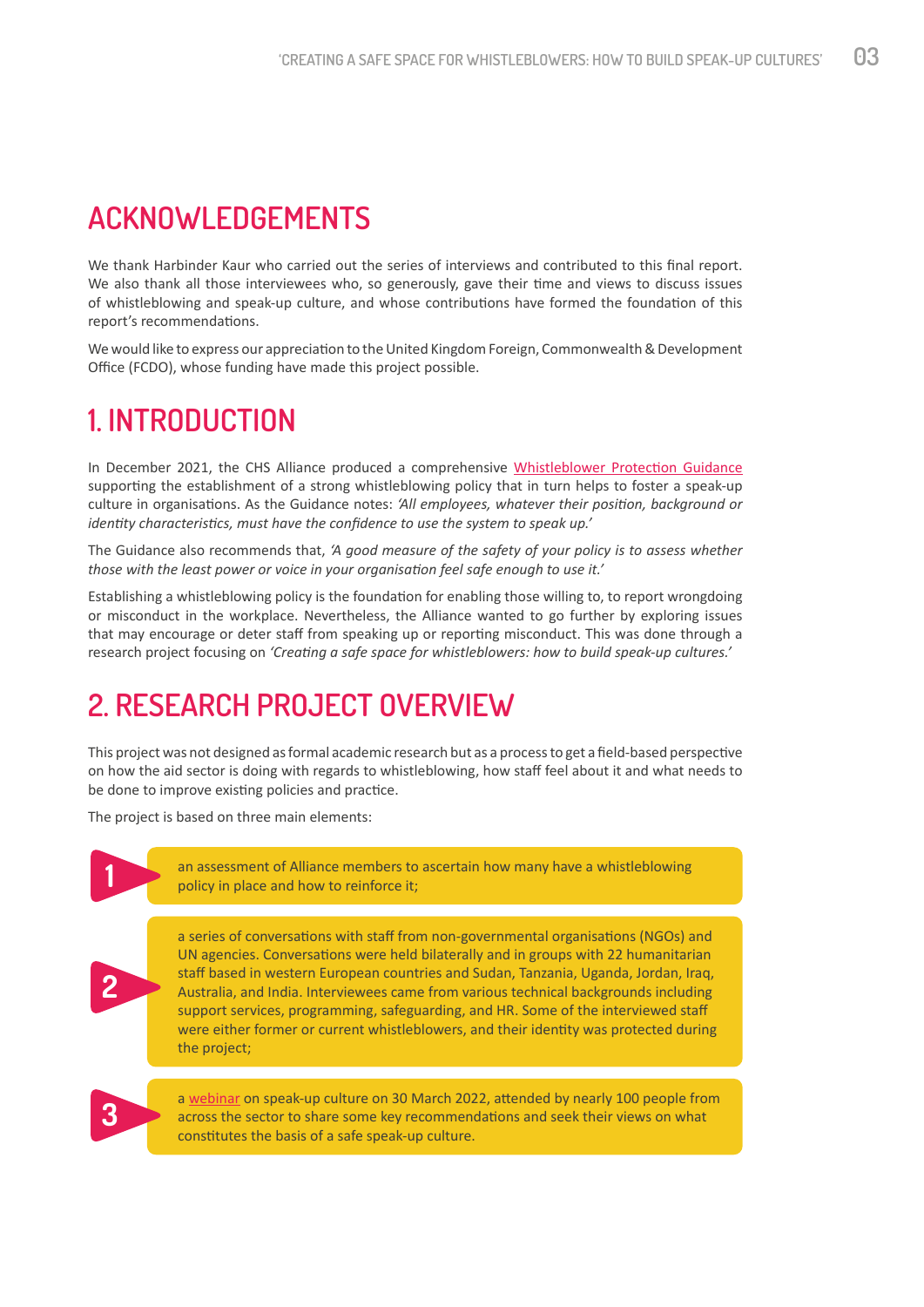# <span id="page-3-0"></span>3. KEY FINDINGS

### 3.1. IMPORTANCE OF HAVING A SOLID WHISTLEBLOWING POLICY

Everyone we spoke with acknowledged that it was very important for organisations to have a formal, well-publicised whistleblowing policy in place. Some organisations appeared to be in continuous revision of their policies, particularly large complex organisations.

However, there was concern that the policy was often not communicated well or insufficiently understood. Most interviewees confirmed that they were introduced to the policy during their induction/onboarding session but that there were rarely any reminders or refresher trainings implemented.

The survey was sent to Alliance members. 34 members responded, among which 27 confirmed they had a whistleblowing policy in place, while seven still did not. The process to receive responses from all members is ongoing.

"Written policy is important to show that there are pathways for speaking up and a record of rights and obligations."

### 3.2. OTHER FACTORS THAT ENCOURAGE SPEAKING UP

Some interviewees described several good practices they experienced in the sector:

- a general sense that the necessary whistleblowing mechanisms are in place in their organisation;
- proactive encouragement to speak up in some organisations, with regular reminders and training for those directly receiving reports or complaints;
- regular sessions held by Human Resources (HR) about whistleblowing with reminders about the existing policy;
- several whistleblowing issues/reports being dealt with by local teams and resolved at a local level;
- a tendency to have more staff speaking up when staff from headquarters engage effectively;
- a positive experience of whistleblowing with follow-up actions taken to protect the whistleblowers shared with staff, which helped to build trust, encouraging staff to report;
- third party platforms being used by several organisations, with reports being managed and investigated centrally;
- the option of anonymous reporting, which encourages reporting misconduct.

Overwhelmingly, interviewees confirmed that what helped them and others to speak up were if they felt sufficiently safe and had certainty that they would be protected at all stages of the process (e.g., regular reassurance by the organisation that their jobs would be safe and possible promotions not jeopardised by the whistleblowing case).

Other elements mentioned that fostered a strong level of trust and contributed to people speaking up were clear and prompt processes, together with active listening skills from the organisation, regular communications, and a high level of confidentiality.

"When I see that senior managers seek my views on organisational related issues, I feel they would be open to hear me if I was to speak up about misconduct."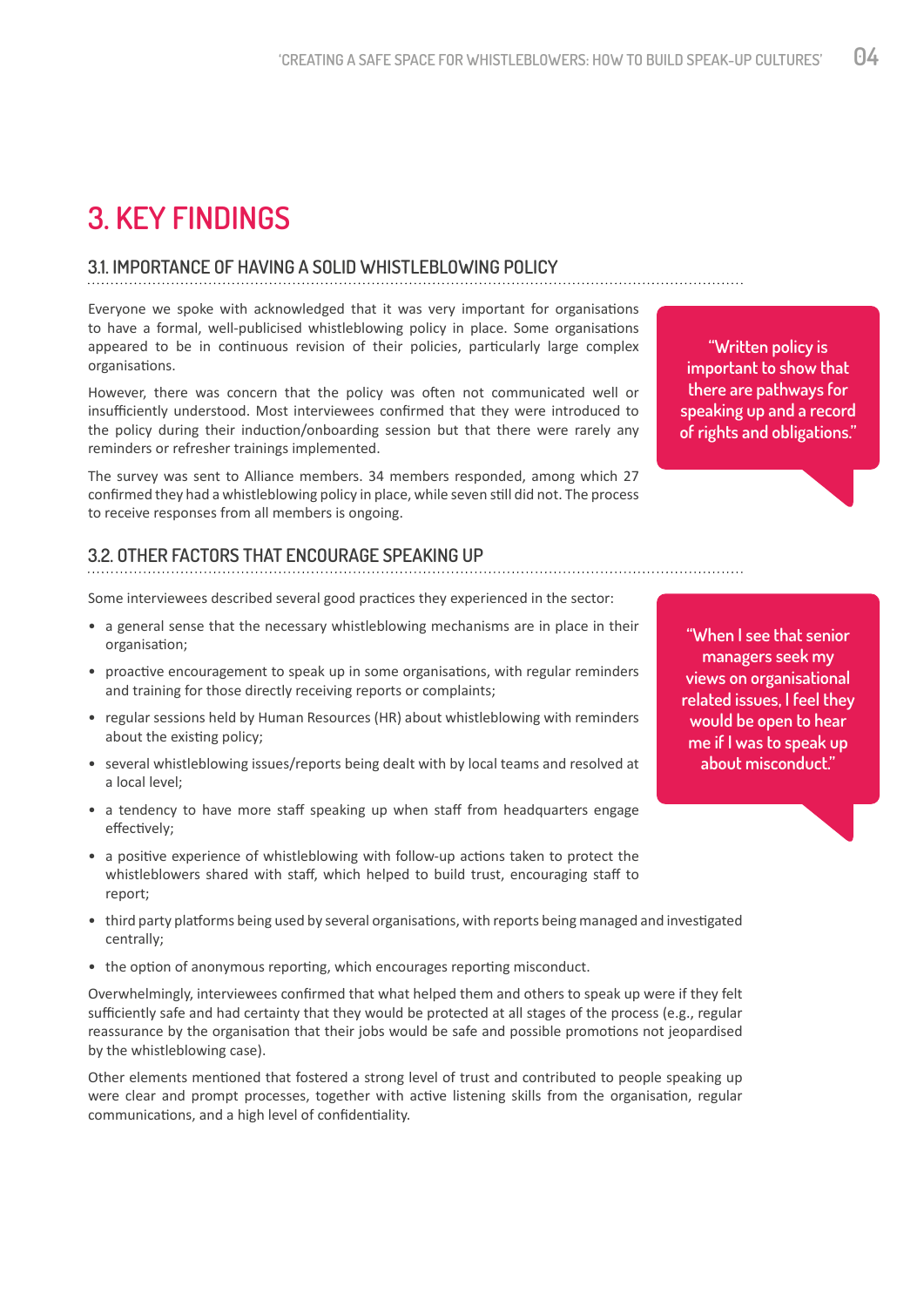

<span id="page-4-0"></span>Interviewees highlighted several other conditions which must be met for them to feel able to speak up:

In addition, it was acknowledged that the ability to speak up was also impacted by other factors such as the individual's race or ethnicity, their gender, their position in the hierarchical rank, their geographical location, and their working relationships with senior managers.

### 3.3. BARRIERS TO SPEAKING UP

All interviewees acknowledged the importance of speaking up to report harmful behaviours or misconduct, to tackle injustice and to protect against future wrongdoing. However, several interviewees clearly stated that staff would speak up only if the risks of not speaking up outweighed the perceived risks of reporting misconduct.

Overall, the key issues raised by interviewees that seemed to inhibit people from reporting were lack of confidentiality, complex and lengthy processes particularly in large organisations (with late or non-existent feedback), as well as an overall lack of trust in the organisation to listen and act. Specifically, some of the issues raised were:

- Some interviewees who worked in large organisations feared that colleagues would get to know details of the case (e.g. identity of the reporter, etc.), with the lack of confidentiality or anonymity being seen as a serious risk to the individual's professional reputation as well personal safety in smaller communities.
- Working in a culture where speaking up against seniors or leaders is seen as disrespectful was another issue mentioned, preventing local staff in particular from speaking up. Some other cultures encouraged a focus on unity and harmony rather than speaking up and reporting.

"If staff are not listened to regularly within their organisation, then they feel demotivated or disengaged at work, which makes it unlikely that they will report future misconduct."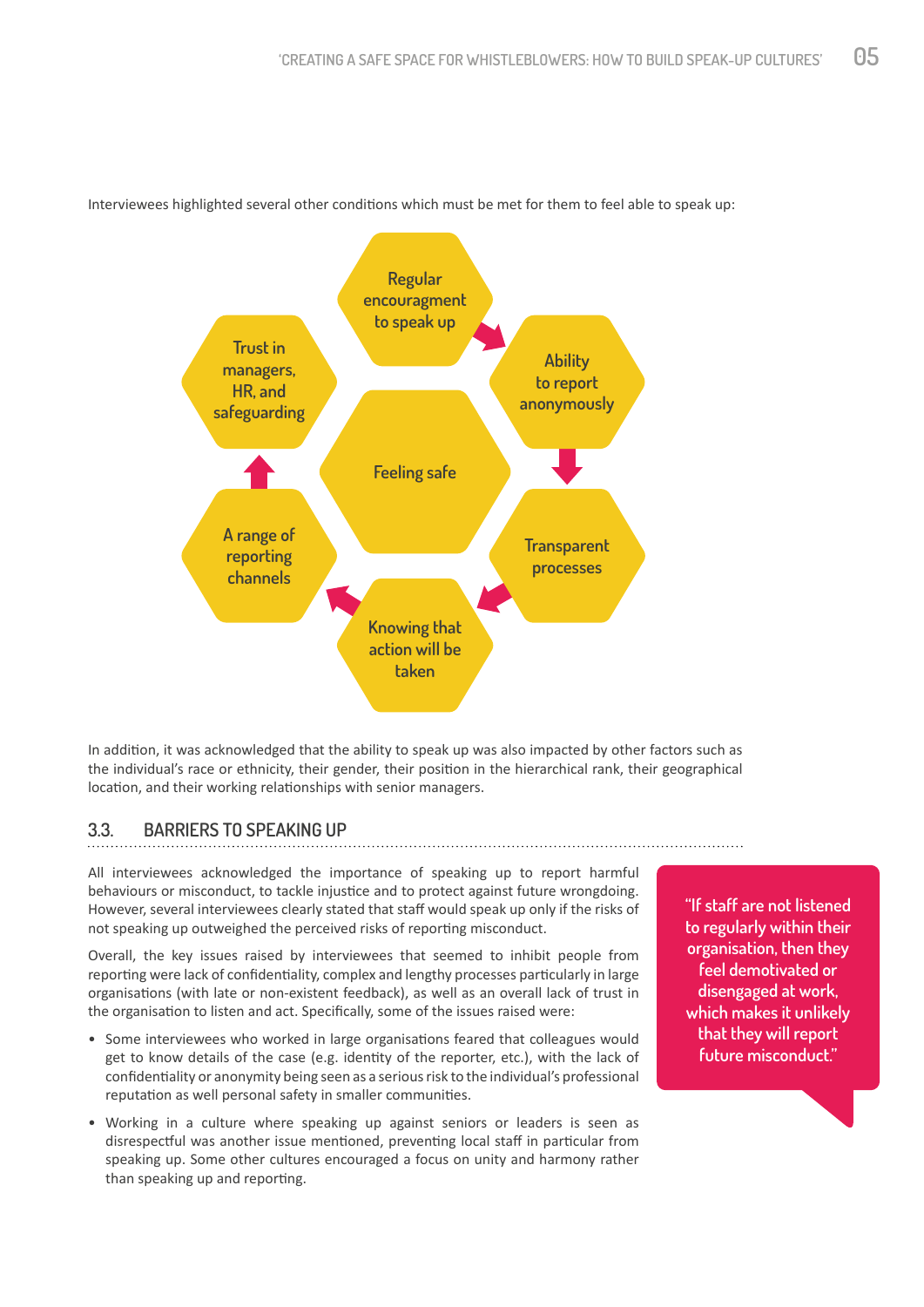- The most junior staff highlighted their difficulty in reporting, as they do not have clout or power within organisations and are afraid to cause trouble or be seen as troublemakers.
- The interviewees said that in some teams and small organisations, it was likely that the subject of complaint would work closely alongside the person raising the concern. They spoke of the challenge in managing such situations to prevent possible retaliations or reprisals.
- Many interviewees described that they had heard the way others had been treated in the past after reporting misconduct, which contributed to discouraging them from speaking up.
- Other barriers to speaking up acknowledged by all the interviewees include fear for the whistleblower's well-being as well the well-being of others, including dependents and local communities.



Figure 1: The pros and cons of whistleblowing as perceived by interviewees.

#### 3.3.1. Speaking up: impact on whistleblower

The high risk of the whistlebower losing their job, being potentially downgraded, or their contract not being renewed are a few examples raised by interviewees of the possible consequences perceived of blowing the whistle.

Retaliation and punishment were other concerns highlighted, together with fear of being stigmatised, shamed, or simply being labelled a 'weak person' or 'troublemaker.' This was particularly felt by resident staff who do not have the option to relocate as mobile staff do.

"Speaking up can be very lonely."

#### 3.3.2. Speaking up: impact on dependents

Many resident/local staff have families who are entirely dependent on their income. Some staff may be actively discouraged by their family from reporting as the loss of income, in the event of retaliation, would have huge consequences and implications for the entire family.

Often, staff do not want to be seen to 'make trouble' within the organisation and might be encouraged by family members or even peers to 'keep it in the family.'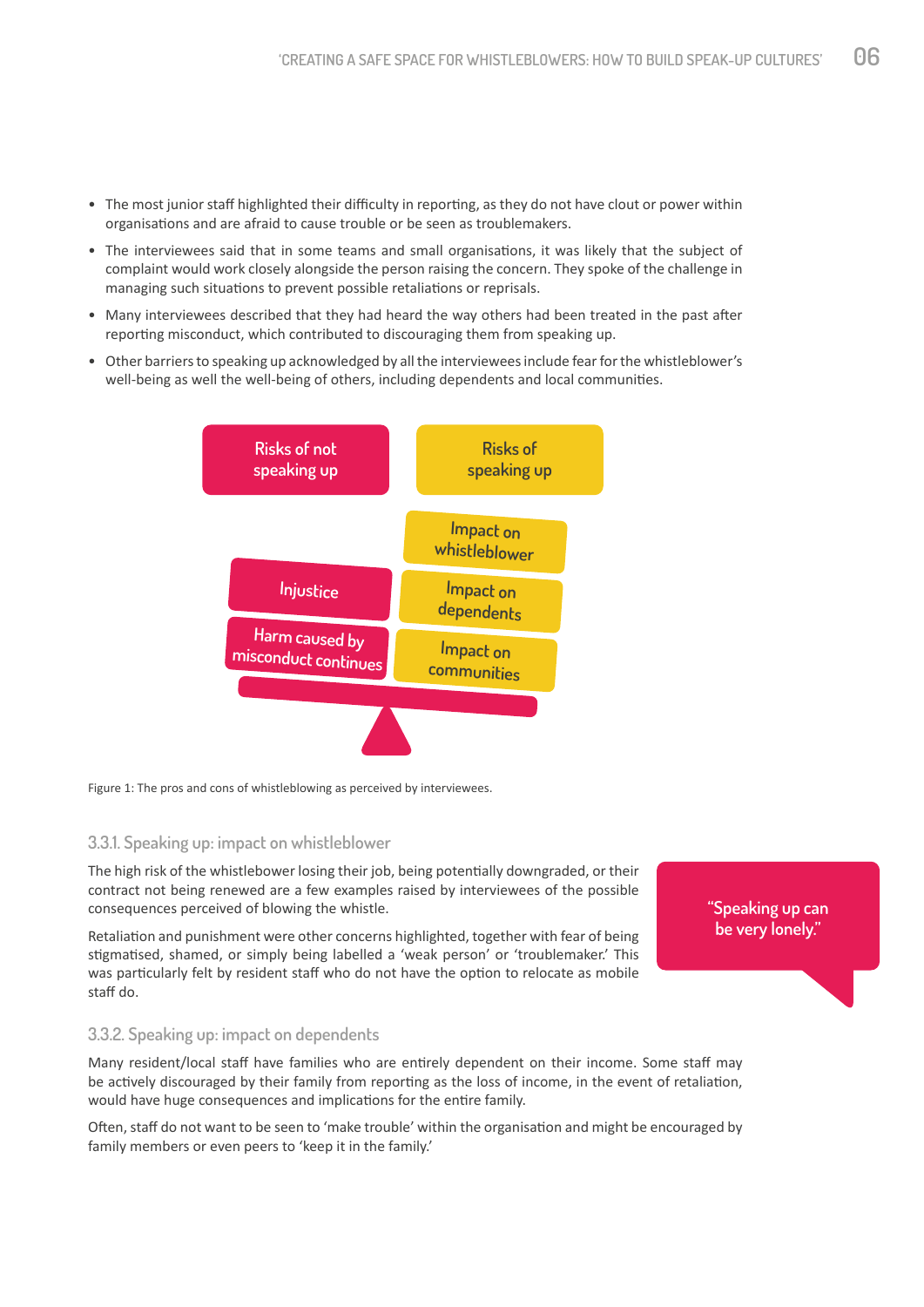#### <span id="page-6-0"></span>3.3.3. Speaking up: impact on communities

Some interviewees raised their concerns about the impact reporting misconduct could have on the communities they serve. For example, would the assistance be suspended and withdrawn with a high risk for the organisation's reputation? Could communities become divided with a negative impact on their well-being?

Losing donor support was also mentioned as a main fear factor, resulting in possible loss of aid and assistance to affected populations.



# 4. KEY RECOMMENDATIONS

### 4.1. ROLE OF POLICYMAKERS

Based on research, interviews, and exchanges, it was recommended that organisations, and in particular policymakers, take the following approach into consideration when reviewing or developing a whistleblowing policy:

"Flowcharts of process don't take into account human fallibility." Work with whistleblowers to inform policy and processes Understand and incorporate cultural contexts Monitor, evaluate and communicate the policy's effectiveness

Ensure in-depth socialisation through onboarding, regular refreshers and ongoing conversations at team levels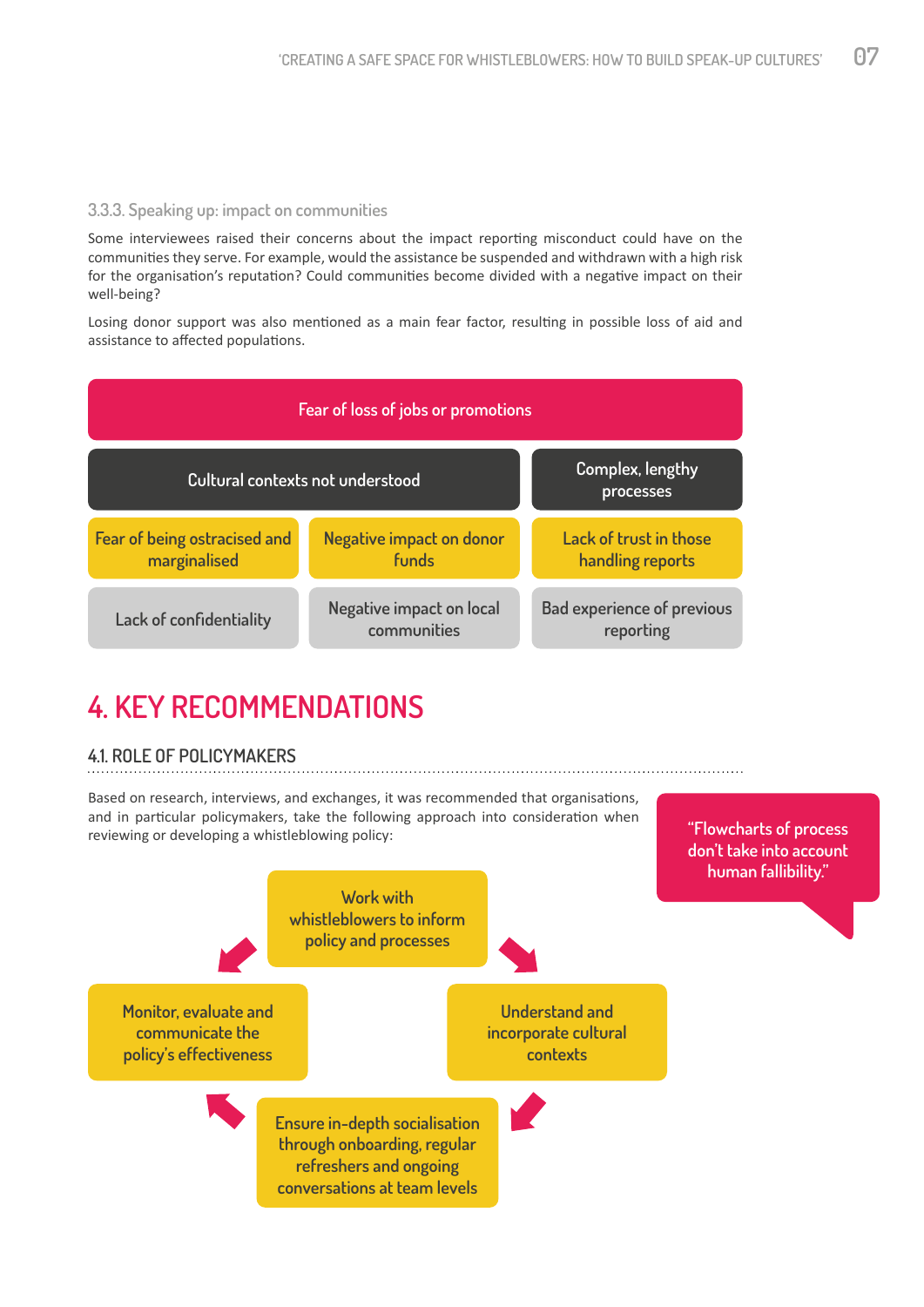- <span id="page-7-0"></span>• Although not always easy to implement, those with lived experience of reporting and whistleblowing must have the opportunity to get involved in informing policy and process and advising on what could be done better from their perspective.
- Developing and issuing policies and processes from centralised headquarters must be done in close collaboration with offices in the field, instead of giving top-down instructions on how to implement a final policy. Conceptualising draft documents at headquarter level and contextualising them in the field can be an approach that includes all views.
- The whistleblowing policy must be systematically introduced at onboarding stages, followed by regular conversations with staff during their employment. To engage better with all staff, regular refresher training on whistleblowing mechanisms and procedures in place to protect whistleblowers must also be held.
- If not carried out already, organisations must monitor, evaluate, and communicate the policy's effectiveness to all staff to show that voices are heard and acted upon.

### 4.2. ROLE OF WHISTLEBLOWERS

Current and former whistleblowers from several countries were interviewed for this research. Several described their experiences of feeling ostracised and isolated, marginalised, labelled, or denied promotions.

Aid organisations understand the importance of providing victims and survivors with support, but whistleblowers who may become vulnerable by speaking up are often seen as adversaries, as a challenge for the organisation, with drawn-out processes and procedures damaging staff morale.

These testimonies are a sobering reminder of why the Alliance's work on this issue is so important.

It is critical that we understand and learn from those with lived experience of whistleblowing to help not only inform policy and process but also to foster a culture where staff truly feel safe to speak up. Involving individuals with personal whistleblowing experience is not always easy due to the potential risks they face, but there are an increasing number of support groups with valuable collective experience and knowledge who are ready to support, be involved in and are committed to developing this area of work.

### 4.3. ROLE OF LINE MANAGERS

Participants raised the important role of line managers in supporting a speak-up culture.

Good managers are seen as key in building trust, encouraging staff to come forward and speak up, in fostering regular open discussion in team or supervision meetings, and as leading by example (modelling good behaviour).

Several interviewees mentioned the absolute need to train and equip managers to understand not just the process but also their own biases and potential defensiveness. Throughout the conversations interviewees stressed the importance of equipping line managers to cope with their own challenges and emotions when receiving distressing reports and to know how to encourage their teams to speak up and come forward.

"We need line managers to understand that they are 'the arms and legs' of the policy."

### 4.4. ROLE OF PARTNER ORGANISATIONS

Many organisations work closely with local organisations to deliver services on the ground. Some interviewees found that staff from partner organisations can be reluctant to speak up for the same reasons as them.

It is key that lead organisations involve their partner staff in regular training or, if not possible or appropriate, support local organisations to develop and deliver training aimed at encouraging their staff to openly communicate and speak up; and in all cases, develop their own whistleblowing policies.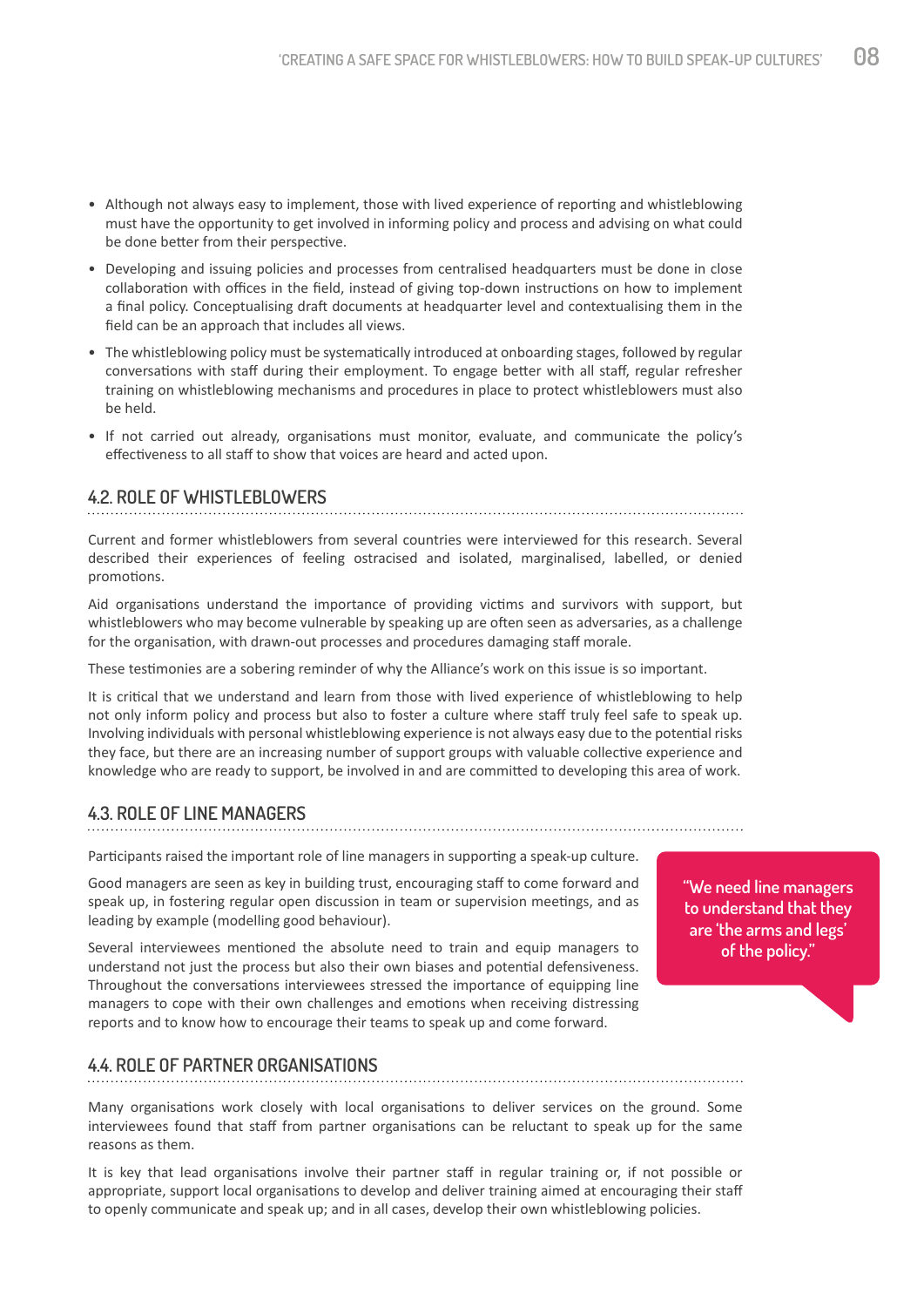### <span id="page-8-0"></span>4.5. TRAINING AND DEVELOPMENT

Although online training and onboarding is often widespread in large organisations (and not just during Covid lockdowns), organisations need to examine how this supports or hinders a culture of trust. They must ensure training builds up solid, transparent, and trusted working relationships.

Opportunities must be created to hold conversations on whistleblowing with staff on a regular basis throughout their employment, as well as on other issues that foster open communication and trust. Some concrete good examples of team discussions during one-to-one meetings exist, with regular reminders of the importance of speaking up.

### 4.6. LINK WITH ANTI-RACISM AND EQUALITY, DIVERSITY, AND INCLUSION (EDI) **APPROACHES**

Many organisations have started working in more depth on developing and implementing anti-racism strategies, as well as EDI approaches within their organisational culture.

Those interviewed stated with emphasis the need to link these areas of work with whistleblowing. This would help broaden the conversation about power and privilege to cover all aspects of it, and to better understand how these issues are connected.

### 4.7. MODELLING PRACTICE BASED ON COMMUNITIES

The aid sector has well understood and integrated the importance and necessity of accountability to the communities and people it supports while designing, implementing, and monitoring programmes. Listening to community concerns and views, providing spaces and opportunities for people to raise their voices, and providing feedback is now embedded into good programme delivery. Some interviewees said that such good practices and models with communities should also be followed within organisations (e.g. in working relationships) to encourage an open organisational culture and to foster a speak-up culture.

#### 4.8. TAKING A LONG-TERM VIEW

Across the sector, there are many short-term and stand-alone solutions, but these are not always able to change underlying issues. Long-term formal evaluations and assessments should be carried out to identify good practices that could then be analysed, shared, and replicated by other organisations.

This work to identify good practices on whistleblowing and fostering a speak-up culture is something that could be conducted by the Alliance, due to its extensive memberships and geographical presence worldwide, in partnership with other networks or organisations.

### 4.9. ROLE OF THE ALLIANCE

Interviewees were asked what role the Alliance could play in taking a step further to promote and

encourage people to report misconduct and build on our recently published [Whistleblower Protection](https://d1h79zlghft2zs.cloudfront.net/uploads/2021/11/Whistleblower_Protection_Guidance_2022.pdf)  [Guidance](https://d1h79zlghft2zs.cloudfront.net/uploads/2021/11/Whistleblower_Protection_Guidance_2022.pdf). The following suggestions were made in this regard:

- encourage more accountability between Alliance members by publishing data and sharing experience and specific good practices on whistleblowing from members;
- disseminate and apply the Alliance's updated Sexual Exploitation, Abuse and Harassment (SEAH) [Investigation Guide](https://www.chsalliance.org/get-support/resource/sexual-exploitation-abuse-and-harassment-seah-investigation-guide/);
- continue translating every policy and guidance in several languages to ensure accessibility for all members;
- identify, collect, analyse, and publicise good practices amongst Alliance members to lead by example and encourage others to follow.